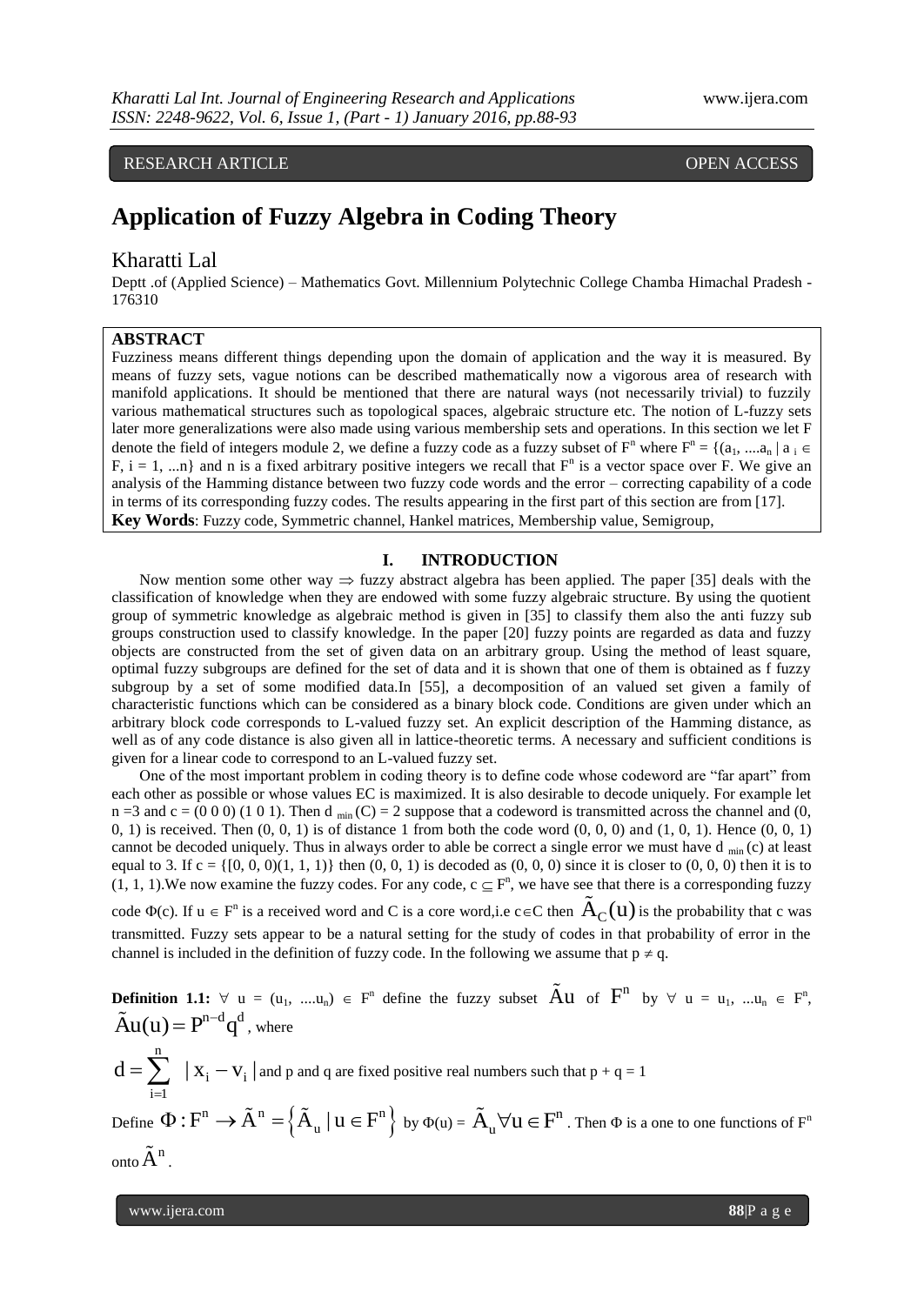**Definition 1.2:** If  $c \subseteq F^n$  then  $\Phi(c)$  is called a fuzzy code corresponding to the code C.If  $c \in C$  then  $\tilde{A}_c$  is called a fuzzy code word. We consider an example let  $n = z$  and  $c = \{(0, 0, 0), (1, 1, 1),$  If  $(0, 0, 0)$  is transmitted and  $(0, 0, 0)$ 1, 0) is received, then assuming  $q < \frac{1}{2}$  there is a greater likelihood that (0, 0, 0,) was transmitted then (1, 1, 1) since we are assuming burst errors do not occur.

Let  $u \in F^n$  and  $u^n \in F^n$  then n  $i - u_i$  $i = 1$  $|u_i - u_i|$  $=$  $\sum |u_i - u_i|$  is the number of coordinates position in which u and u differ. The

number of errors required to transform u into U equal this number. We let d(u, v) denote  $\frac{n}{\sqrt{2}}$ 

$$
\sum_{i=1}^{n} |u_i - u_i| d(u, v)
$$
 is called the Hamming distance of uv.

**Definition 1.3:** Let  $C \subseteq F^n$  be a code the minimum distance c is defined to be

**Definition 1.3:** Let  $C \subseteq F^n$  be a code the minimum distance c is defined to be<br>  $d_{min}(c) = \Lambda \{d(a,b) | (a,b) \in c, a \neq b\}$ . If C is a subspace of  $F^n$ then  $d_{min}(c)$  $=\Lambda\{d(a,0) | a \in c, a \neq 0\}$ 

 $0 = (0, \dots, 0)$  now  $d(a_0, 0)$  is the number of non zero entries in a and is called the weight of a and often is denoted by | a | when a code C is a subspace of  $F<sup>n</sup>$ , we called it a linear code.

Let [[ ]] denote the greater integer function on the real numbers for any code  $c \subseteq F^n$ 

 $E_c = [[d_{min}(C) - 1)/2]]$  in the maximum number of errors allowed in the channel for each n bits transmitted for which received signals may be correctly decoded **Definition 1.4:** Let  $\subseteq$  F<sup>n</sup> be a code. Define

$$
Q: F^{n} \to \{ \tilde{A} / \tilde{A} \text{ is a fuzzy subset of } F^{n} \} \text{ by } \forall \ u \in F^{n},
$$
  

$$
Q(u) = \{ \tilde{A}_{c} \mid c \in C, \tilde{A}_{c}(u) \ (u) \geq \tilde{A}_{b}(u) \quad \forall \ b \in C \}
$$

A code for which  $|\theta(u)| = 1 \forall u \in F^n$  is uniquely decodable. In such a case u is decoded as  $\Phi^{-1}(\theta(u))$ . An important criteria for designing good code is s spasing the code words as far apart from each other as possible, the Hamming distance is the metric used in  $F<sup>n</sup>$  to measure distance. Analogously the generalized Hamming distance between fuzzy subsets may be used as a metric in  $\tilde{A}^n$ . It is defined by  $\forall \tilde{A}_u \in \tilde{A}^n$ ,<br>  $d(\tilde{A}_u, \tilde{A}_u) \sum | \tilde{A}_u(w) - \tilde{A}_u(w) |$ .

$$
d(\tilde{A}_u,\tilde{A}_u)\sum_{w\in F^n} \ | \tilde{A}_u(w)-\tilde{A}_u(w) |.
$$

The theorem which follows show that  $\widehat{\mathsf{d}}(\tilde{\mathsf{A}}_\mathrm{u}, \tilde{\mathsf{A}}_\mathrm{u})$  is independent of n.

Let u,  $v \in F^n$  be such that  $d(u, x) = d$ ), if  $P \neq q$  and  $p \neq 0$ , then  $d(\tilde{A}_u, \tilde{A}_u) = \sum_{d}$ , where  $\sum_{i=0} \begin{pmatrix} d \\ i \end{pmatrix} |p^i q^{d-i} - P^{d-i} q^i$ ,  $\sim$ 

$$
\sum\nolimits_{d} \;\; = \sum\nolimits_{i = 0}^d \;\; \binom{d}{i} |\, p^i q^{d-i} - P^{d-i} q^i \, ,
$$

**Theorem 2.1:** Let C<sub>1</sub> and C<sub>2</sub> be two codes used in the same channel. If  $p \neq q$  and  $p \neq 0$ , 1 then  $E_{C_1} = E_{C_2}$  if and only if d  $_{min}(\Phi(c_1)) = d_{min}(\Phi(c_2))$  $d_{min} = (\Phi(C_1)) = d_{min}(\Phi(C_2)).$ 

**Proof:** Let  $d_i = d_{min}(\Phi(c_1))$  for  $i = 1, 2$ . If  $\mathbf{E}_{C_1} = \mathbf{E}_{C_2}$ , then either  $d_1 = d_2$  in which case the desired result holds or  $d_2 = d_1 + 1$ , where  $d_1$  is a an odd positive integer. From Lemma we have if  $p \neq q$  and  $P \neq 0$ , 1 then  $\sum_{1}$  <  $\sum_{2}$  =  $\sum_{2}$  <  $\sum_{3}$  =  $\sum_{4}$  <  $\sum_{5}$  = .....  $d_{\min}(\Phi(c_1)) = d_{\min}(\Phi(c_2))$ , then it follows from lemma.

www.ijera.com **89**|P a g e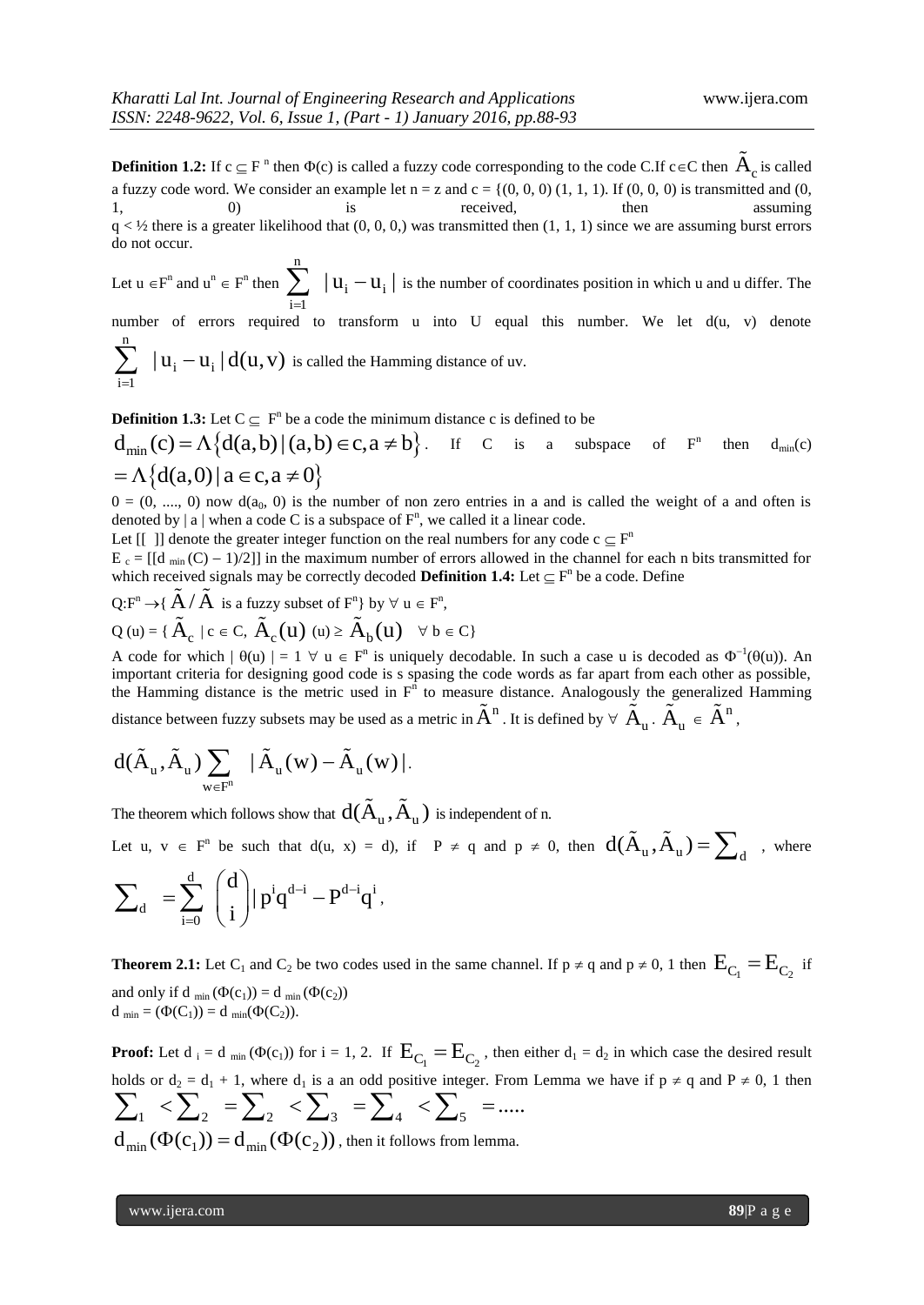Conversely if  $d_{\text{min}}(\Phi(c_1)) = d_{\text{min}}(\Phi(c_2))$ , either  $d_1 = d_2$  and so  $E_{C_1} = E_{C_2}$  or  $d_1 = d_2 \pm 1$  where  $d_1 \cap$  $d_2$  is odd and so  $E_{C_1} = E_{C_2}$ . Let M be a subset of  $\Box$ . Let  $C \subseteq F^n$  be a code suppose  $c \in C$  is transmitted across the channel and that  $u \in F^n$  is received. The signal that are transmitted are usually distorted by varying degrees.

Let M be a subset of R. Let  $C \subseteq F^n$  be a code.

Suppose  $c \in C$  is transmitted across the channel and that  $u \in F^n$  is received. The signal that are transmitted are usually destroyed by varying degrees. The electrical receiver may record the signals is one of the two ways. The electrical waves received representing the word 4 Rs. measured bit by bit as real numbers. The signals then are either recorded as n types over M or each bit of u is transformed into an element of F. u is then coded in  $F<sup>m</sup>$  for some positive integer's m. For example suppose that  $(1, 0, 1)$  is encoded as  $C = (1, 0, 1, 0)$  and transmitted electronically across the channel. Supposed the received waves are measured as  $u = (1, 0.2, 0.52, 0.98, 0.02)$  and recorded as  $U = (1, 1, 1, 0)$ , Then some information is lost in recording u as  $u$  – Some possible directories for further study to overcome this loss and suggested in [15]. For example let  $x \in F<sup>n</sup>$  and define the fuzzy subset

$$
\tilde{A}_x \text{ of } M \text{ }^n \text{ by }
$$

$$
\forall \ y \in M \ ^n \ \widetilde{A}_x \ (y) = p(x, \ y)
$$

where  $P(x, y)$  is the probability that if x is coded and transmitted across the channel, y is received. Then soft decoding may be studied via {  $\tilde{A}_x$  /x  $\in$  F<sup>m</sup>}We have assumed that error in the transmitted of words across a noisy channel were symmetric in nature i.e., the probability of  $1 \Rightarrow 0$  and  $0 \Rightarrow 1$  cross over failures were equally likely. However error in VSLI circuit and many computer memories are on a undirectional nature [8] A undirectional error model assumes that both  $1 \Rightarrow 0 \Rightarrow 1$  cross overs can occur, but only are type of error occurs in a particular data word. This has provided the basis for a new direction in coding theory and fault tolerance computing. Also the failure of the memory cells of some of the LSI transistor cell memories and NMOS memories are most likely caused by leakage of charge. If we represent the presence of charge in a cell by 1 and the absence of charge by 0, then the errors in those type of memories can be modeled as  $1 \Rightarrow 0$  type symmetric errors, [8].The result in the remainder of this section are from [15]. Once again F denotes the field of integers module 2 and  $F<sup>n</sup>$  the vector space of n-tuples over F, we let p denotes the transmitted 1 will be received as a1 and a transmitted 0 will be received as a 0, Let  $q = 1-p$ . Then q is the probability that there is an error in transmission in an arbitrary bit

**Definition**  $\Rightarrow$  (1.5): Let u = u<sub>1</sub>, ..., u<sub>n</sub>  $\in$  F<sup>n</sup> Define the fuzzy subset  $\tilde{A}(u)$  of F<sup>n</sup> as follows:  $\forall$  u

$$
\forall u = (u_1, ..., u_n) \in F^n
$$
\n
$$
\tilde{A}_u(U) = \begin{cases}\n0 & \text{if } K_1 \Lambda K_2 \neq 0 \\
P^{m-d} q^d & \text{otherwise}\n\end{cases}
$$
\nwhere,  $K_1 = \sum_{i=1}^n OV(u_i - v_i), K_2 = \sum_{i=1}^n OV(u_i - v_i)$   
\n
$$
d = \begin{cases}\nK_1 & \text{if } K_2 = 0 \\
K_2 & \text{if } K_1 = 0 \text{ } m = \begin{cases}\n\sum_{i=1}^n u_i & \text{if } K_2 = 0 \\
n - \sum_{i=1}^n u_i & \text{if } K_1 = 0 \\
\left(\sum_{i=1}^n u_i\right)V\left(n - \sum_{i=1}^n u_i\right) & \text{if } K_1 = K_2 = 0\n\end{cases}
$$

By this definition  $\tilde{A}_u(u)$  is zero if both one and zero transitions have occurred. It allows either by themselves, to occur in a given received word. In the case that a received word is the same as that transmitted, one may choose either the one's or the zero's as possible toggling. In our definitions, we choose which ever there are more of for example: if there are more one's, the definition would expect  $1 \rightarrow 0$  transitions only.

www.ijera.com **90**|P a g e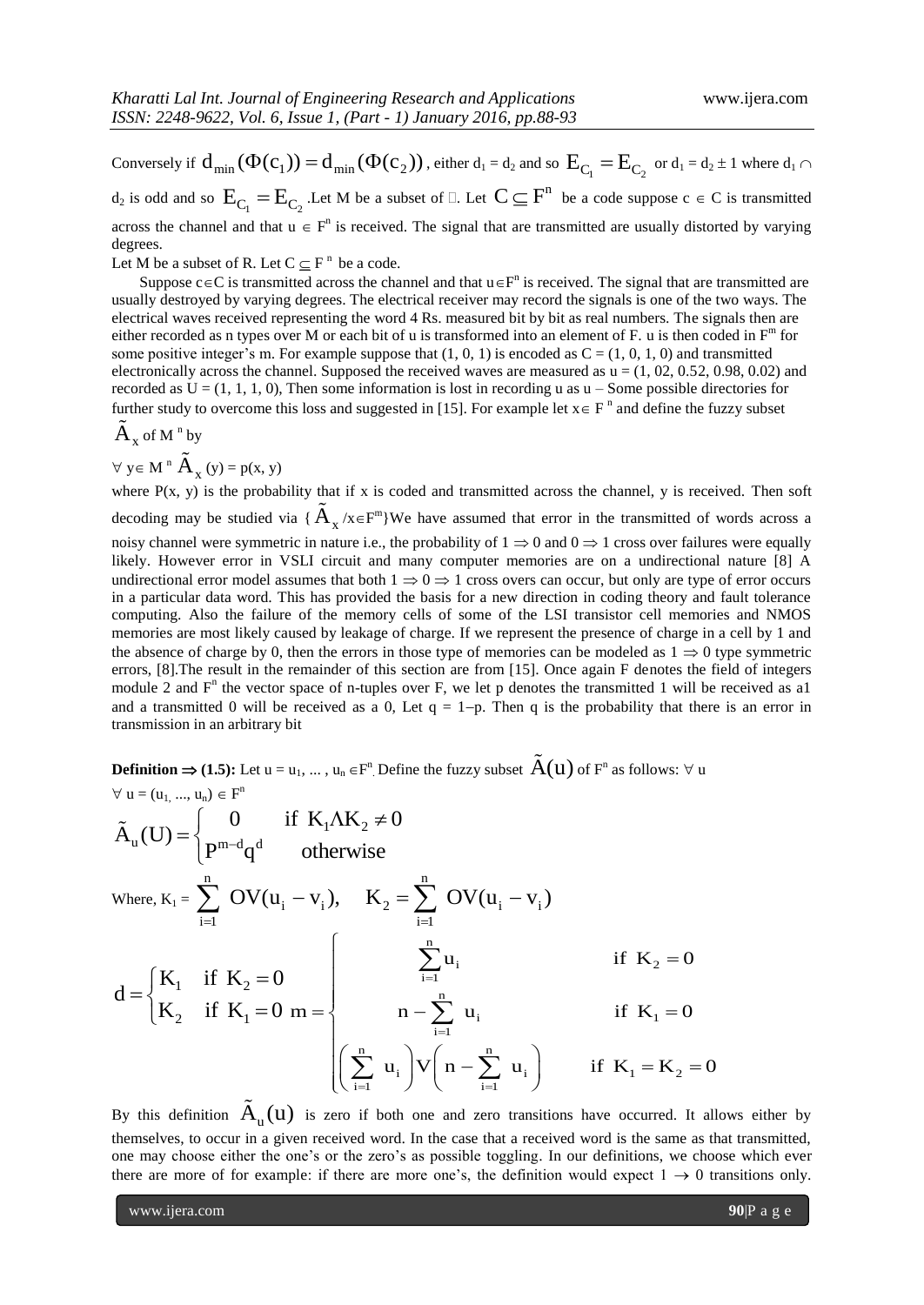Hence in equal to the numbers of is and  $d = 0$ . In any event we only allow m one to take the value of the number of bits which can transition in calculating our membership functions. The bits that cannot change are not considered in the function. In the following definition .We define a fuzzy word for an asymmetric error model in which only errors may occour. **Example 3.1:** Let  $n = 2$  let u

= (0, 0) and d  $(\tilde{A}_u, \tilde{A}_u)$  = |  $p^2q^0$  $p^0q^2$  $+$  $|p^1q^1-p^1q^1|+|p^1q^1-p^1q^1|+|p^0q^2-p^2q^0|=2 (p-q)$  and  $d_H(u, u)=2$ . Now let  $n = 3$ ,  $w = (1, 1, 1)$  and  $x = (0, 0, 1)$  in  $F<sup>3</sup>$  then

d(
$$
\tilde{A}_u
$$
,  $\tilde{A}_u$ ) =  $|p^0q^3 - p^0q^1| + |p^1q^2 - p^2q^0| + |p^1q^2 - 0| + |p^2q^1 - p^1q^1|$   
\t\t\t $+ |p^1q^2 - 0| + |p^2q^1 - p^1q^1| + |p^3q^0 - p^0q^2|$   
\t\t\t $= q - q^2 - q^3 + p^3 + p^2 + 2pq + pq^2 - p^2q \neq 2(p-q)$  and

 $D_H(u, v) = 2.$ 

We some Hamming distance between u, U, w and x respectively but different distance between the corresponding fuzzy code word. We now state a result which says that the distance between fuzzy code word is independent of n for ideal symmetric error. The result holds when the Hamming distance or the as symmetric distance is used as the distance metric between two code words.

**Lemma 4.1:**  $\Phi_1 < \Phi_2 < ...$   $\Phi_n < 1$ . As the asymmetric between code words on which fuzzy codes will be based become large, there is only a small increase in the measurable distance between codewords. For unidirectional errors, the case is that the space of the code will effect the distance between the fuzzy code words. These issues must be taken into account in designing fuzzy codes.

**Lemma4.2:** $\Gamma_1 < \Gamma_2 < ... \Gamma_n > 2$ .

**Proof:** If instead of using the Hamming distance between two fuzzy codes, we used the asymmetric distance, so that

based become large, there is only a small increase in the measurable distance between codewords. For  
unidirectional errors, the case is that the space of the code will effect the distance between the fuzzy code words.  
These issues must be taken into account in designing fuzzy codes.  
**Lemma4.2:** 
$$
\Gamma_1 < \Gamma_2 < ... \Gamma_n > 2
$$
.  
**Proof:** If instead of using the Hamming distance between two fuzzy codes, we used the asymmetric distance, so  
that  

$$
D_a(\tilde{A}_u, \tilde{A}_u) = \left( \sum_{w \in F^n} (\tilde{A}_u(w) - \tilde{A}_u(w)) V \sum_{w \in F^n} (\tilde{A}_v(w) - \tilde{A}_u(w)) V \right)
$$
Then the  
following theorem holds.

following theorem holds.

**Corollary 5.1:** A fuzzy column vectors  $h^1 \in A^n$  is independent of a set of fuzzy column vectors  $\left\{ \widetilde{h}_1, \ldots, \widetilde{h}_n \right\}$ .

If  $S(i) = \varphi$  for any  $i \in \{1, ..., m\}$ .

**Proof:** We give the algorithm for checking if a non-null column  $x_k$  in the Sub semimodule F is linearly dependent on a set of fuzzy vectors at the end of this section. In a set of the column vectors  $\tilde{g}_i$ ,  $i = 1, ...n$ , is

given a complete set of independent fuzzy vectors  $\tilde{f}_i$ ,  $i = 1, \dots i$ , can be selected such that subsemimodule

generated by  $\{\tilde{f}_1, \ldots, \tilde{f}_m\}$  contains the  $\tilde{g}_i$  s the procedure is shown in the form of the flow chart.

We now consider a positive sample set  $R^+ = 0.8$ ab, 0.8aa, bb, 0.3ab, 0.2bc, 0.99bbc. The finite submatrix of the fuzzy Hankel matrix H(r) is shown.

Using the algorithm DEPENDENCE the independent columns of the fuzzy Hankel matrix have been indicated as  $F_1$ ,  $F_2$ ,  $F_5$ ,  $F_6$ ,  $F_7$ .

The finite submatrix of the fuzzy Hankel matrix  $H(r)^2$ .

1 2 3 4 5 6 7 1 2 3 4 5 6 7 S S S S S S S <sup>S</sup> 0 0 0 0 0 0 0 <sup>S</sup> 0 0 .03 0 1 0 .08 <sup>S</sup> 0 0 0 0 0 0 0 (a) <sup>S</sup> 0 0 0 0 0 0 0 <sup>S</sup> 0 0 0 0 0 .08 0 <sup>S</sup> 0 0 0 0 0 0 0 <sup>S</sup> 0 0 0 0 0 0 0 

www.ijera.com **91**|P a g e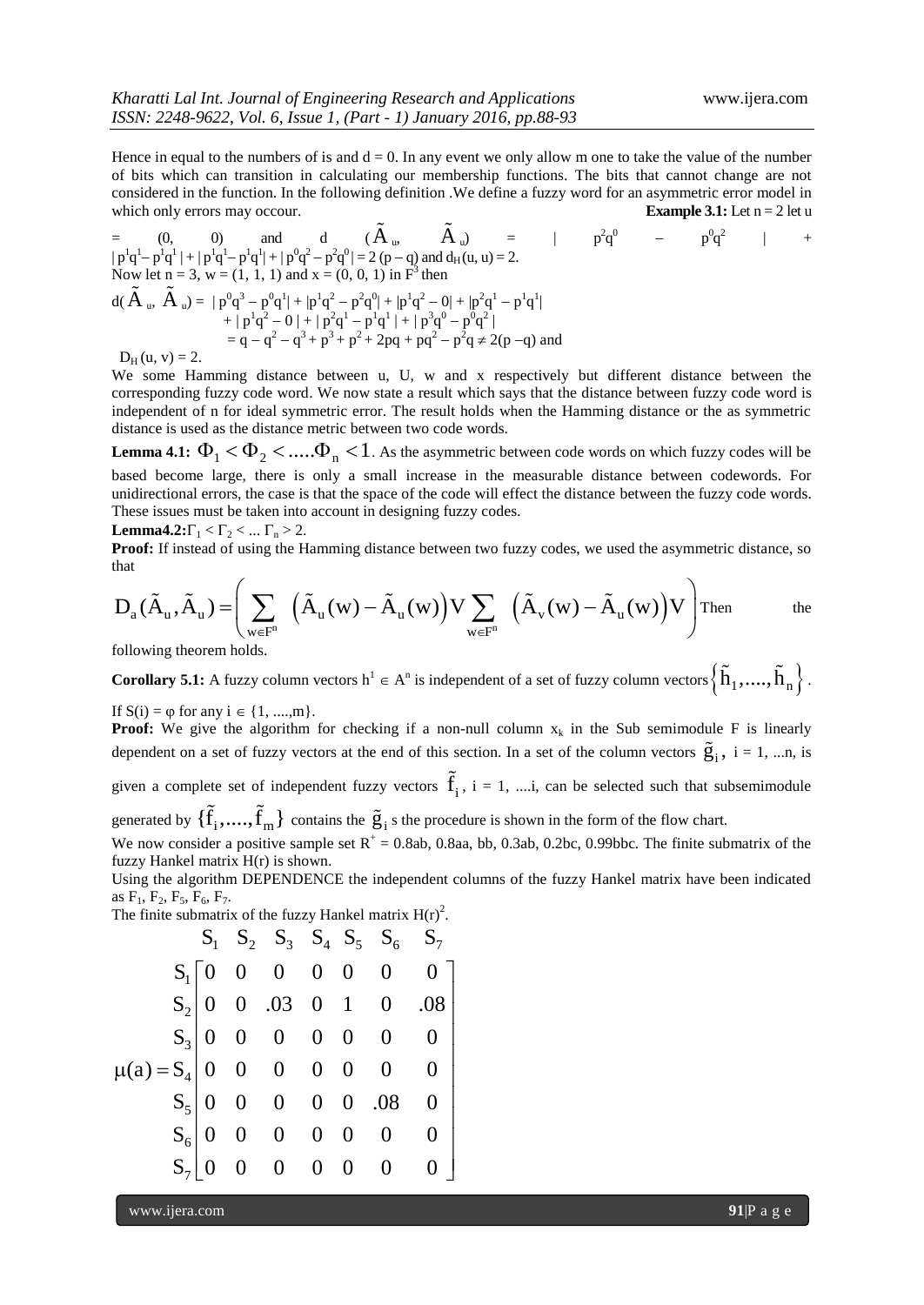| ISSN: 2248-9622, Vol. 6, Issue 1, (Part - 1) January 2016, pp.88-93 |                 |  |                  |                         |                   |                          |                          |                                           |                  |                  |                   |                   |                  |  |
|---------------------------------------------------------------------|-----------------|--|------------------|-------------------------|-------------------|--------------------------|--------------------------|-------------------------------------------|------------------|------------------|-------------------|-------------------|------------------|--|
|                                                                     |                 |  |                  |                         |                   |                          |                          | $S_1$ $S_2$ $S_3$ $S_4$ $S_5$ $S_6$ $S_7$ |                  |                  |                   |                   |                  |  |
| $\mu(b) = S_4   0 0$                                                | $S_1   0$       |  | $\boldsymbol{0}$ | $\boldsymbol{0}$        | $\boldsymbol{0}$  | $\boldsymbol{0}$         | $\boldsymbol{0}$         | 0                                         |                  |                  |                   |                   |                  |  |
|                                                                     |                 |  | $S_2   0 0$      | $0 \quad 0$             |                   | $\mathbf{0}$             | $\bf{0}$                 | $\boldsymbol{0}$                          |                  |                  |                   |                   |                  |  |
|                                                                     | $S_3   0 0$     |  |                  | $0\quad1$               |                   | $\boldsymbol{0}$         | $\overline{0}$           | $\boldsymbol{0}$                          |                  |                  |                   |                   |                  |  |
|                                                                     |                 |  |                  | $0 \quad 0$             |                   | $\overline{\phantom{0}}$ | $\bf{0}$                 | $\bf{0}$                                  |                  |                  |                   |                   |                  |  |
|                                                                     |                 |  |                  | $S_5   0 0 1$           | $\overline{0}$    | $\bf{0}$                 | $\boldsymbol{0}$         | $\overline{0}$                            |                  |                  |                   |                   |                  |  |
|                                                                     |                 |  | $S_6 0 \quad 0$  | $0\quad 0\quad 0$       |                   |                          | $\bf{0}$                 | $\mathbf{1}$                              |                  |                  |                   |                   |                  |  |
|                                                                     | $S_7 1$         |  | $\boldsymbol{0}$ | $\overline{0}$          | $\boldsymbol{0}$  | $\boldsymbol{0}$         | $\boldsymbol{0}$         | $\overline{0}$                            |                  |                  |                   |                   |                  |  |
| $S_1$ $S_2$ $S_3$ $S_4$ $S_5$ $S_6$ $S_7$                           |                 |  |                  |                         |                   |                          |                          |                                           |                  |                  |                   |                   |                  |  |
| $\mu(c) = S_4   1 0$                                                | $S_1   0$       |  | $\boldsymbol{0}$ | $\boldsymbol{0}$        | $\boldsymbol{0}$  | $\boldsymbol{0}$         | $\boldsymbol{0}$         | 0                                         |                  |                  |                   |                   |                  |  |
|                                                                     | $S_2$           |  | $0 \quad 0$      | $\bf{0}$                | $\bf{0}$          | $\overline{\mathbf{0}}$  | $\boldsymbol{0}$         | $\boldsymbol{0}$                          |                  |                  |                   |                   |                  |  |
|                                                                     |                 |  |                  | $S_3   0 0 0 0 0$       |                   |                          | $\boldsymbol{0}$         | $\boldsymbol{0}$                          |                  |                  |                   |                   |                  |  |
|                                                                     |                 |  |                  | $0\quad 0\quad 0$       |                   |                          | $\overline{\phantom{0}}$ | $\boldsymbol{0}$                          |                  |                  |                   |                   |                  |  |
|                                                                     |                 |  |                  | $S_5 0 \t0 \t0 \t0 \t0$ |                   |                          | $\bf{0}$                 | $\boldsymbol{0}$                          |                  |                  |                   |                   |                  |  |
|                                                                     | $S_6$           |  | $0 \quad 0$      | $0\quad 0\quad 0$       |                   |                          | $\overline{\mathbf{0}}$  | $\boldsymbol{0}$                          |                  |                  |                   |                   |                  |  |
|                                                                     | $S_7 0$         |  | $\boldsymbol{0}$ | $\boldsymbol{0}$        | $\boldsymbol{0}$  | $\boldsymbol{0}$         | $\boldsymbol{0}$         | $\overline{0}$                            |                  |                  |                   |                   |                  |  |
|                                                                     |                 |  | λ                | ab                      | a                 |                          |                          | abc bc c abbc bbc aabb abb bb             |                  |                  |                   |                   |                  |  |
| $\mu(c) =$                                                          | λ               |  | $\boldsymbol{0}$ | $\boldsymbol{.8}$       | $\boldsymbol{0}$  |                          | $.3 \t .2$               | $\boldsymbol{0}$                          | .9               | $\boldsymbol{0}$ | $\boldsymbol{.8}$ | $\boldsymbol{0}$  | 0                |  |
|                                                                     | $\rm{a}$        |  | $\boldsymbol{0}$ | $\boldsymbol{0}$        | $\boldsymbol{.8}$ | $\boldsymbol{0}$         | $\cdot$ 3                | $\begin{array}{c} 0 \end{array}$          | $\boldsymbol{0}$ | .9               | $\boldsymbol{0}$  | $\boldsymbol{.8}$ | $\theta$         |  |
|                                                                     | ab              |  | .8               | $\boldsymbol{0}$        | $\boldsymbol{0}$  | $\boldsymbol{0}$         | .9                       | .3                                        | $\boldsymbol{0}$ | $\boldsymbol{0}$ | $\boldsymbol{0}$  | $\boldsymbol{0}$  | $\boldsymbol{0}$ |  |
|                                                                     | abc             |  | .3               | $\boldsymbol{0}$        | $\boldsymbol{0}$  | $\boldsymbol{0}$         | $\boldsymbol{0}$         | 0                                         | $\boldsymbol{0}$ | 0                | $\boldsymbol{0}$  | $\boldsymbol{0}$  | $\overline{0}$   |  |
|                                                                     | bc              |  | $\cdot$          | $\boldsymbol{0}$        | $\boldsymbol{0}$  | $\boldsymbol{0}$         | $\boldsymbol{0}$         | $\boldsymbol{0}$                          | $\boldsymbol{0}$ | $\boldsymbol{0}$ | $\boldsymbol{0}$  | $\boldsymbol{0}$  | $\boldsymbol{0}$ |  |
|                                                                     | abb             |  | $\boldsymbol{0}$ | $\boldsymbol{0}$        | $\boldsymbol{0}$  | $\boldsymbol{0}$         | $\boldsymbol{0}$         | .9                                        | $\boldsymbol{0}$ | $\boldsymbol{0}$ | $\boldsymbol{0}$  | $\boldsymbol{0}$  | $\boldsymbol{0}$ |  |
|                                                                     | abbc            |  | .9               | $\boldsymbol{0}$        | $\boldsymbol{0}$  | $\boldsymbol{0}$         | $\boldsymbol{0}$         | $\boldsymbol{0}$                          | $\boldsymbol{0}$ | $\boldsymbol{0}$ | $\boldsymbol{0}$  | $\boldsymbol{0}$  | $\boldsymbol{0}$ |  |
|                                                                     | aa              |  | $\boldsymbol{0}$ | $\boldsymbol{0}$        | $\boldsymbol{0}$  | $\boldsymbol{0}$         | $\boldsymbol{0}$         | $\boldsymbol{0}$                          | $\boldsymbol{0}$ | $\boldsymbol{0}$ | $\boldsymbol{0}$  | $\boldsymbol{0}$  | $\boldsymbol{0}$ |  |
|                                                                     | aab             |  | $\boldsymbol{0}$ | $\boldsymbol{0}$        | $\boldsymbol{.8}$ | $\boldsymbol{0}$         | $\boldsymbol{0}$         | $\boldsymbol{0}$                          | $\boldsymbol{0}$ | $\boldsymbol{0}$ | $\boldsymbol{0}$  | $\boldsymbol{0}$  | $\boldsymbol{0}$ |  |
|                                                                     | aabb $\vert$ .8 |  |                  | $\boldsymbol{0}$        | $\boldsymbol{0}$  | $\boldsymbol{0}$         | $\boldsymbol{0}$         | $\boldsymbol{0}$                          | $\boldsymbol{0}$ | $\boldsymbol{0}$ | $\boldsymbol{0}$  | $\boldsymbol{0}$  | $\boldsymbol{0}$ |  |
|                                                                     |                 |  | $F_1$            |                         | $F_7$             |                          | $F_3$                    | $F_4$                                     | F <sub>2</sub>   | $F_5$            |                   |                   | $F_6$            |  |

The algorithm depends also identifies column if any column vector  $\tilde{h}(j)$  is dependent on the set of generator  $H \cup (m) = H \cup (m) = {\hat{f}_1, ..., \hat{f}_m}$  of the Hankel matrix as constructed intable. It also identifies the coefficient S<sub>i</sub>, using the procedure ARRANGE CS(i), N, CARD(i) and the procedure COMPARESO(k), SO(K – 1).

www.ijera.com **92**|P a g e